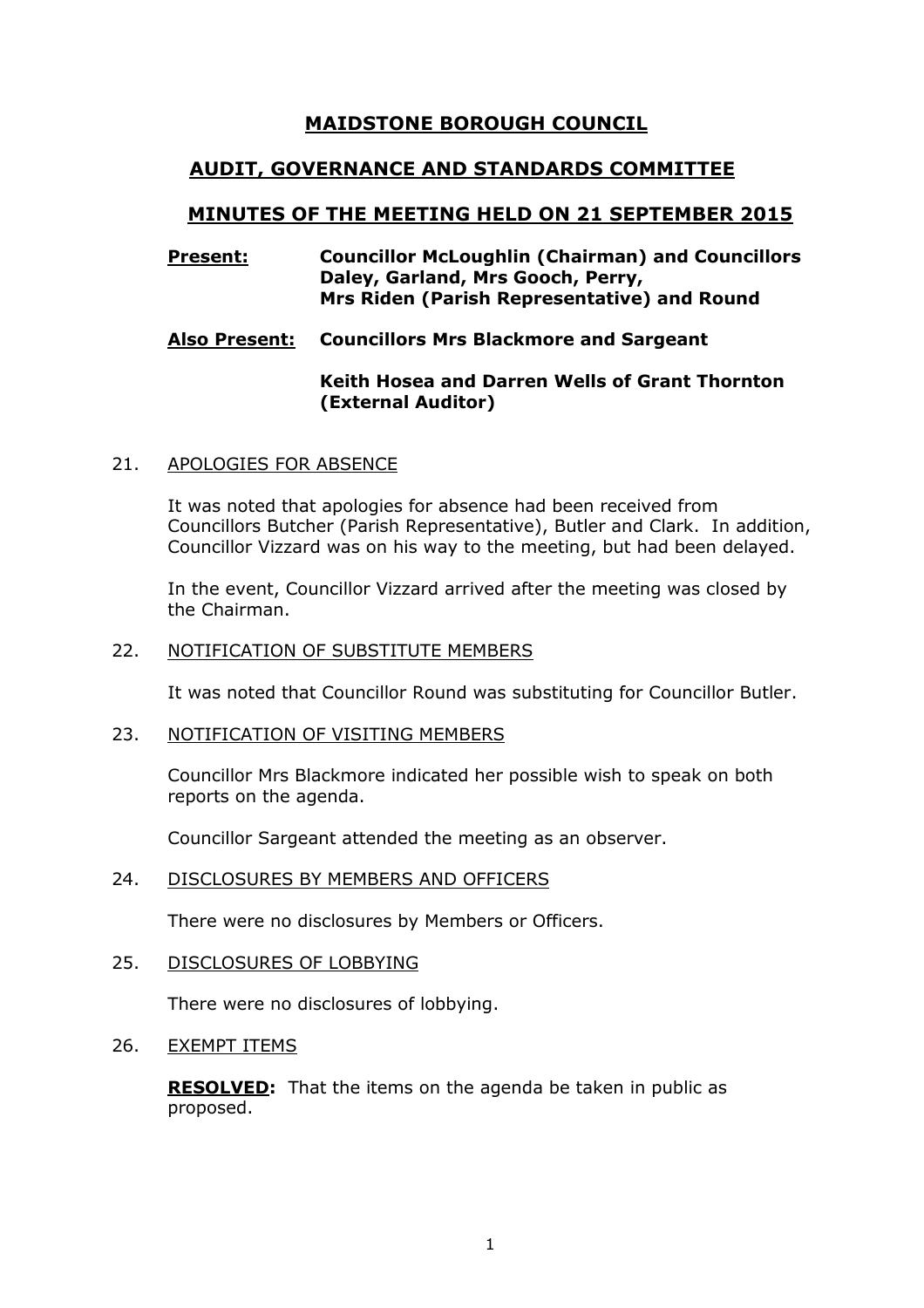# 27. MINUTES OF THE MEETING HELD ON 20 JULY 2015

**RESOLVED:** That the Minutes of the meeting held on 20 July 2015 be approved as a correct record and signed.

## 28. AUDIT, GOVERNANCE & STANDARDS COMMITTEE MEMBER BRIEFINGS

The Head of Audit Partnership submitted a report setting out a proposed programme of Member briefings aligned to the Committee's wider terms of reference. It was noted that:

- The themes and topics within the briefing programme coincided with significant reports and decisions mandated to the Committee through its annual work programme and the briefings were designed to run alongside and not replace any more in-depth or detailed training sessions that might be offered to or requested by Members in helping them to fulfil their duties.
- There were no additional costs associated with the proposed programme as the briefings would be arranged in-house, drawing on the expertise and professional experience of the Officers. However, the opportunity could be taken to draw in external contributions, and the Council's External Auditor, Grant Thornton, was willing to be involved. Any briefings or proposed briefings that required additional expense would be considered separately on a case by case basis, but at present no such sessions were proposed.

In response to questions by Members, the Head of Audit Partnership explained that it was proposed that the briefings take the same format as that established in 2014/15 with sessions being held immediately prior to meetings of the Committee and lasting approximately 45 minutes, with 20-30 minutes for the presentation followed by questions/discussion. If Members wanted more in-depth knowledge of particular topics, then separate training sessions could be arranged.

The Committee felt that the proposed programme represented a comprehensive package to address Members' development needs.

# **RESOLVED:**

- 1. That the Member briefing programme set out in Appendix I to the report of the Head of Audit Partnership, including the proposed schedule of briefings for 2015/16, be approved.
- 2. That the nature of and topics contained in the Member briefing programme be reviewed and refreshed as required.
- 3. That the Head of Audit Partnership be given delegated authority, in consultation with the Chairman of the Committee, to finalise the details of the format, content and timing of individual briefings having regard to any suggestions made by other Members.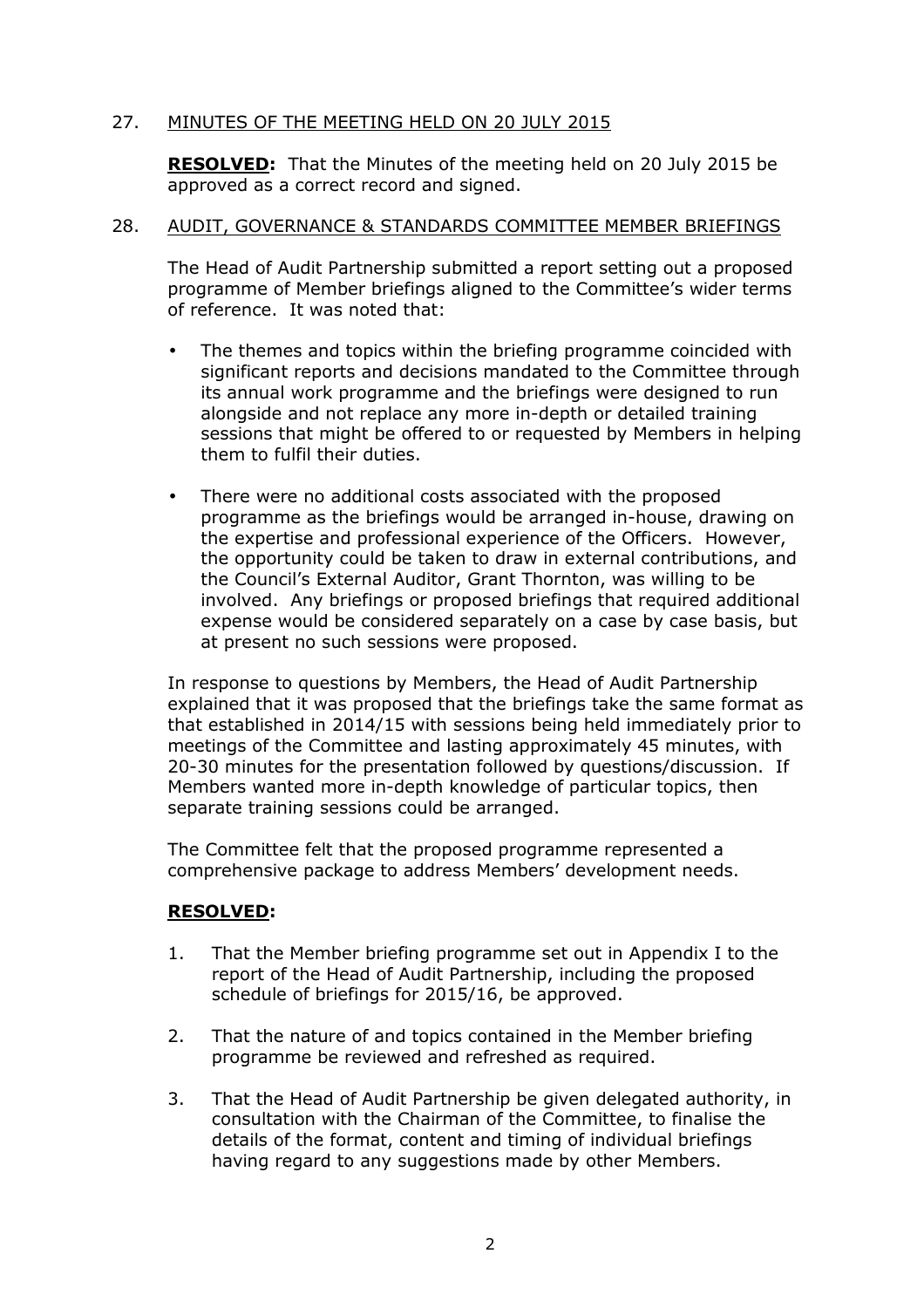Note: Councillors Garland and Mrs Riden (Parish Representative) entered the meeting during consideration of this report.

## 29. EXTERNAL AUDITOR'S AUDIT FINDINGS REPORT 2014/15

The Senior Accountant (Client) introduced the report of the Head of Finance and Resources setting out the audited Statement of Accounts for 2014/15 for approval by the Committee in accordance with the amended Accounts and Audit Regulations 2011, the External Auditor's Audit Findings Report and the Letter of Representation written by the Council to the External Auditor. It was noted that:

- None of the amendments to the Accounts identified during the audit process had affected the Council's General Fund balance as at 31 March 2015. A number of other minor changes had also been made to improve the presentation and clarity of the Statement of Accounts.
- The Audit Findings Report also included a review of Value for Money, and concluded that in all significant respects the Council had put in place proper arrangements to secure economy, efficiency and effectiveness in the use of its resources for the year ending 31 March 2015.
- The External Auditor was required to provide the Value for Money conclusion based on two criteria specified by the Audit Commission.
- To this end, a review had been undertaken of six risk areas to assess the Council's performance against the Audit Commission's criteria. The assessment of each risk area was summarised using a red, amber or green rating based on the following definitions:

Green - Adequate arrangements Amber - Adequate arrangements with areas for development Red - Inadequate arrangements

- Overall, the Council was rated as green across all areas reviewed. Three residual risks were identified and rated as amber. These risks relating to slippage in the Capital Programme, strategic financial planning and the effectiveness of services being delivered through the Mid-Kent Partnership would be revisited as part of the audit planning work for 2015/16. Recommendations relating to these risks were included in the Action Plan, attached as Appendix A to the Audit Findings Report, together with the Management response.
- The External Auditor intended to issue an unqualified opinion on the 2014/15 Statement of Accounts and an unqualified Value for Money conclusion.

In response to questions by Members, the Officers/representatives of the External Auditor explained that: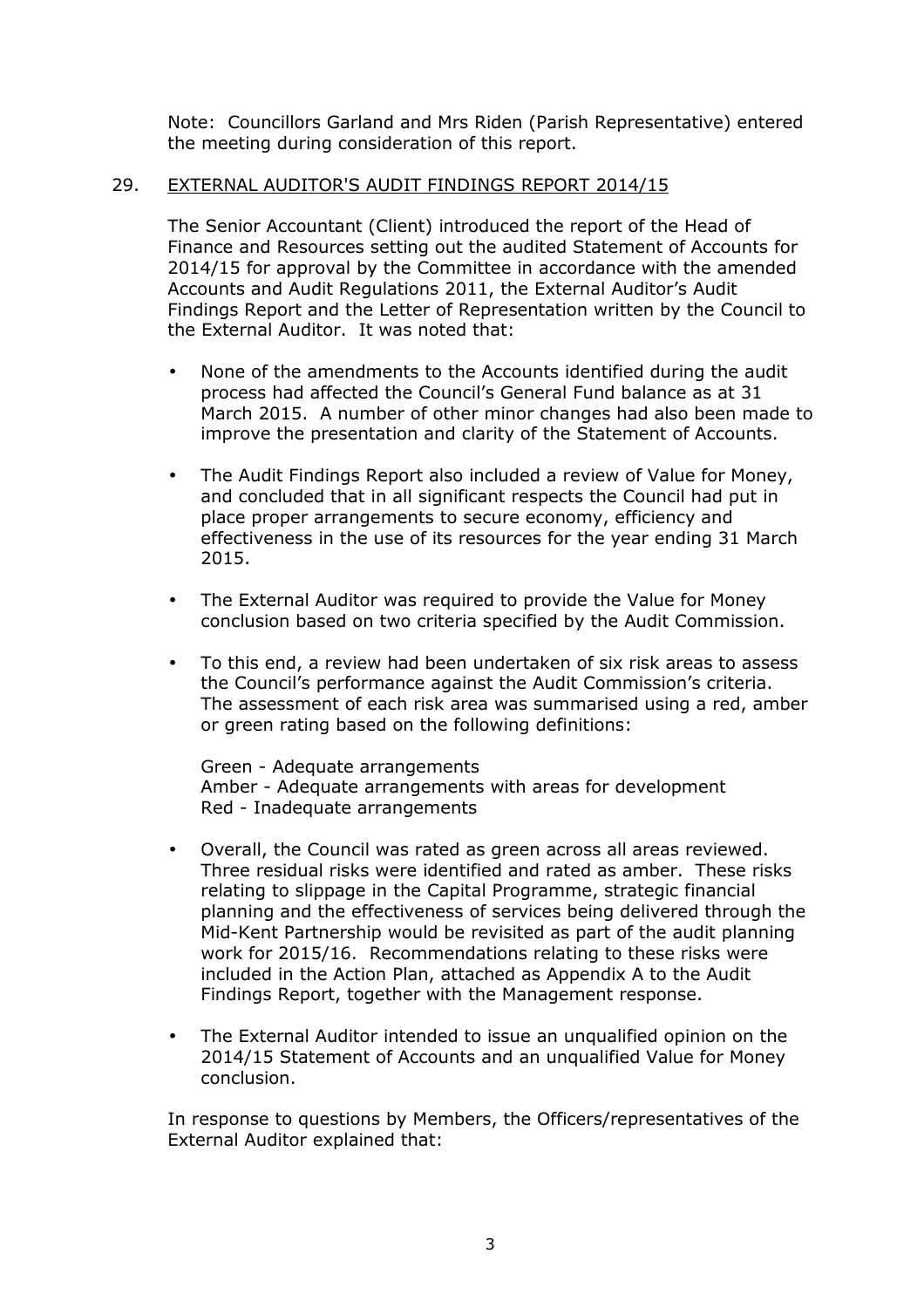- In the past, in the main, slippage had occurred in the Capital Programme due to factors outside the Council's control. The Capital Programme for the last few years had relied on programmes of work such as the programme of work for play areas, and sometimes projects within those programmes had not been specified as clearly as they could have been and alternative schemes were not prioritised effectively resulting in slippage. Discussions were taking place to identify a more robust process for prioritising capital projects and delivering them within the planned timeframe to ensure the use of resources to the best effect.
- The Council had agreed some years ago to set aside New Homes Bonus funding to part fund the implementation of the Infrastructure Delivery Plan associated with the Local Plan, but decisions had yet to be made as to where the schemes would be delivered. The Council had also agreed to resource some property purchases with this funding not only to provide a solution to particular problems, but to provide revenue savings and an opportunity to generate cash flows for the Council to invest and improve its asset base. These assets could be converted back to capital receipts if the implementation of the Infrastructure Delivery Plan became a higher priority.
- With regard to the Collection Fund Statement, it was the responsibility of the Council as the Billing Authority to collect revenue from Council Tax and Non-Domestic (Business) Rates, deal with immediate cash flows and distribute the income to the relevant precepting bodies and the Government. Surpluses/deficits declared by the Billing Authority in relation to the Collection Fund were apportioned to the relevant precepting bodies and the Government in the subsequent financial year in their respective proportions. The collection rate in terms of Council Tax was almost 99%, and outstanding amounts were only written off in exceptional circumstances.
- The External Auditor had made a recommendation to improve the clarity of the Council Tax and Business Rates accounting policies having regard to good practice observed in other audited bodies, and this had been reflected in the financial statements.
- Whilst the notes to the Accounts stated that assets under construction were included in the Balance Sheet at depreciated historical cost, this was unlikely to be the case as these assets would normally transfer to the correct category on the Balance Sheet once constructed, i.e. within the year.
- During 2009/10, the Council entered into an agreement with Serco, the managing contractor of the Leisure Centre, to undertake a major refurbishment of the Centre. Under the terms of the agreement, Serco had initially funded the cost of the works through a loan, and the Council was now repaying this loan by equal monthly instalments over a 15 year term. Fixed assets were valued on a rolling five year basis so the improvements undertaken by the managing contractor of the Leisure Centre would be reflected in those valuations. The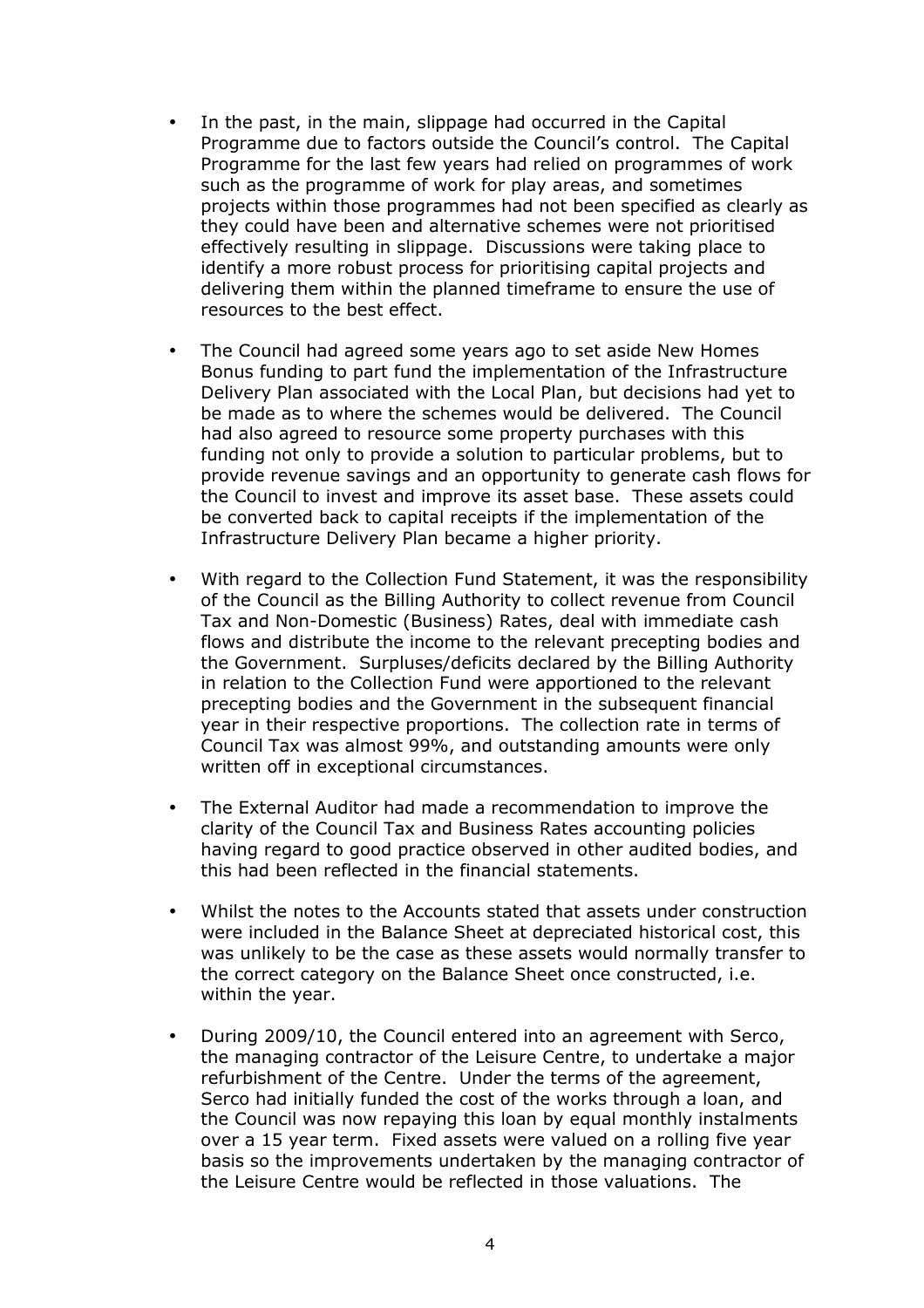valuation of the Leisure Centre had increased, and the improvements which had been undertaken were a factor.

- The audit had been conducted in line with the Audit Plan dated 30 March 2015. The draft Accounts had been received by the External Auditor in June, the audit had commenced early in July and most of the work had been completed by the end of July. The audit was now substantially complete subject to discussion of the findings with the Committee and finalisation of certain issues to enable the External Auditor to respond to requirements set down in the International Standard on Auditing before closure.
- In terms of adjusted misstatements, debtors and creditors in respect of the Collection Fund were both overstated due to an entry being processed incorrectly in the working papers as a result of a misunderstanding. There had been no impact other than in respect of the Collection Fund.
- For 2014/15, the Council entered into a pooled arrangement with Kent County Council in order to minimise the levy payment due to the Government and thereby maximise the local retention of locally generated business rates. The table on page 36 of the Accounts showed the actual taxation and non-specific grant incomes, but not the gain from the pooled arrangement. The gain over the baseline figure should show in the earmarked reserves because it had been agreed that it should be set aside specifically for economic development purposes. Precise details would be circulated to the Chairman who had raised the issue.
- In terms of strategic financial planning, the Medium Term Financial Strategy was a five year plan looking at (a) the resources likely to be received from the Government, Council Tax and income which could be generated and (b) the costs and growth in costs, and identifying the budget gap (£3.8m over the next five years). In 2010, the Council had agreed a comprehensive strategy to bridge the savings gap over the five year period to 2015, but the situation from 2016/17 onwards was less clear. The Commercialisation Strategy would deliver savings, and the Service Committees had started to look at options to meet the gap. To date ideas had been put forward which would cover two thirds of the £3.8m required. A risk assessment of the Budget Strategy would be reported to the Audit, Governance and Standards Committee in January 2016.
- The External Auditor had been discussing with Officers how they could demonstrate the effectiveness and the value for money of the services being delivered by the Mid-Kent Improvement Partnership, and it had been understood that a review would be undertaken by the Officers. The summary findings reflected that the assessment of the effectiveness of the shared services which was to have been undertaken had been delayed. The review of the effectiveness of the shared services should address both the Council's and local residents' perspectives. A savings review of the services being delivered